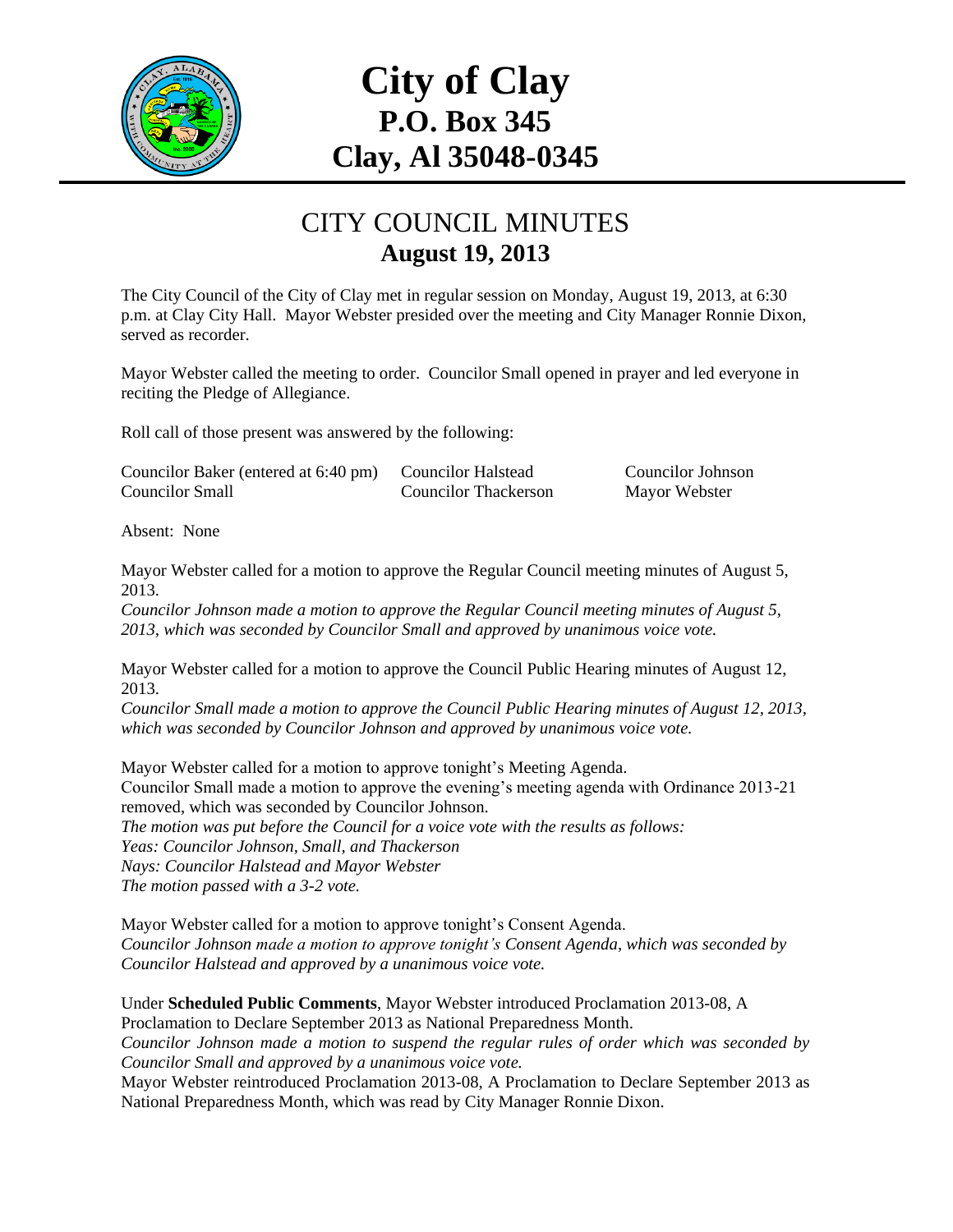

## **CITY OF CLAY CITY COUNCIL MINUTES August 19, 2013**

*Councilor Johnson made a motion to adopt Proclamation 2013-08, A Proclamation to Declare September 2013 as National Preparedness Month, which was seconded by Councilor Thackerson and approved by a unanimous voice vote.*

Mayor Webster presented a copy of Proclamation 2013-08 to Mr. Coleman of Center Point Fire Department.

Mayor Webster introduced the Public Hearing for Resolution 2013-26, A Resolution to Condemn and Authorize Demolition of Unsafe Buildings and/or Structures located at 5904 Elizabeth Drive. Mayor Webster asked if there was anyone present to speak for or against this abatement and recognized Ms. Tabitha Daugherty who identified herself as living at 5902 Elizabeth Drive. Ms. Daugherty stated that she and her neighbors are present at the meeting to encourage the Council to adopt this Resolution. She explained that the house at 5904 Elizabeth Drive is in despicable condition. Ms. Sherry Piazza, 5903 Elizabeth Drive, and Mr. Donnie Peterson, 5911 Elizabeth Drive, also spoke in favor of this Resolution. Mr. Peterson also brought to the Council's attention the property at 5900 Elizabeth Drive which is also vacant and in poor condition. Mayor Webster explained that voting for this Resolution will take place under Unanimous Consent.

Under **Reports from Standing Committees** Mayor Webster reported for the **Finance Committee.** He stated that the City continues to operate within the approved budget.

Councilor Baker was recognized for a report from the **Public Safety Committee**. Councilor Baker announced that the Committee is still planning to host emergency training at the schools. He also discussed their plans to put radios in the schools for principals, teachers, and officers. Councilor Baker asked about the status of the new patrol cars. Mayor Webster and Mr. Dixon explained that two of the three cars are road ready.

Councilor Halstead was recognized for a report from the **Committee on Annexations, Business Development, and the Building Inspections Department**. Councilor Halstead had nothing new to report.

Under **Committee on Schools, Seniors Advisory Board Liaison and Planning and Zoning Councilor Ex-Officio**, Councilor Johnson announced that school started today. She also announced that the Chamber of Commerce Luncheon will be held at Grayson Valley Country Club on August 20, at 11:30 am.

Councilor Small was recognized for a report from the **Public Works Department and Library Board** and called on Library Director Karen Moody for a report from the library. Ms. Moody announced that the Summer Reading Program was a success and the library will continue to host its normal programs throughout the year. She informed the Council that the library will be participating in a food for fines canned good drive in September.

*Councilor Small made a motion for the Mayor and City Manager to seek an Attorney General's opinion regarding the County's abandonment of responsibility for road maintenance while continuing to collect 70% of tax funds marked for road maintenance. Councilor Johnson seconded the motion and it was put before the Council for a roll call vote with the results as follows: Yeas: Councilors Baker, Halstead, Johnson, Small, Thackerson, and Mayor Webster Nays: None*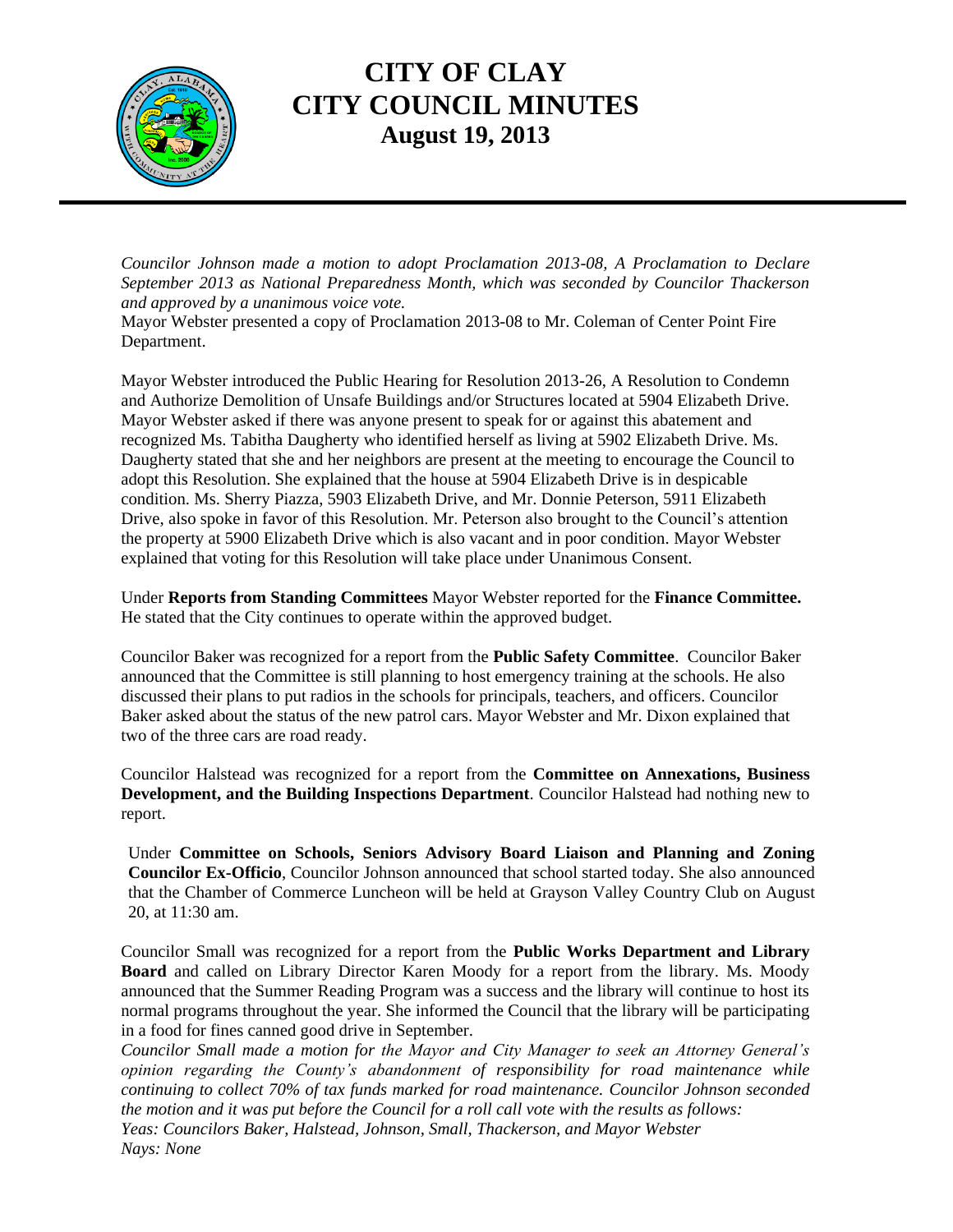

## **CITY OF CLAY CITY COUNCIL MINUTES August 19, 2013**

**Councilor Thackerson** was recognized for a report on the **Parks and Recreation Board.** He announced that the Disc Golf Tournament was a big success and the Clay Disc Golf Course is now considered a destination course.

Under **Reading of Petitions, Applications, Complaints, Appeals, Communications, etc.,** Mayor Webster announced that there were none.

Under the **City Manager's Report**, City Manager Ronnie Dixon reported the account balances in the General Fund =  $$170,965.70$ ; Senior Citizens Fund =  $$2,920.94$ ; Library Fund =  $$1,069.45$ ; Contractors Bond =  $$124,035.55$ ; Capital Improvement Fund =  $$244,943.33$ ; 4 & 5 Cent Gasoline Fund = \$157,896.02; 7 Cent Gasoline Fund = \$173,197.36; Ballpark Revenue = \$80,524.39; Ballpark Expense =  $-$ \$66,554.33; General Fund Contingency Fund = \$50,000.00; General Fund Road Paving Projects =  $$50,000.00$ ; and BBT AMFUND Payment Fund =  $$25,000.00$ .

Mr. Dixon reported on the following: (1) Kyle Whitmire of al.com will be the speaker at the Chamber of Commerce Luncheon. (2) Spencer Bachus and the Freshwater Land Trust will be at Cosby Lake on Thursday, August 22. (3) Discussed the offer from Center Point Fire Department to sell a retired 1995 pumper truck to the City of Clay for Public Works' and Public Safety's use for \$6,900.00.

*Councilor Small made a motion to purchase the 1995 pumper truck from Center Point Fire Department for \$6,900.00 from the Capital Improvement Fund, which was seconded by Councilor Halstead and approved by a unanimous voice vote.*

Under **Resolutions, Ordinances, Orders and Other Business** Mayor Webster called for a motion to enter into unanimous consent.

*Councilor Small made a motion to suspend the regular rules of order and enter into unanimous consent which was seconded by Councilor Halstead.*

The motion was put before the Council and a roll call vote was conducted with the results as follows:

Yeas: Councilors Baker, Halstead, Johnson, Small, Thackerson, and Mayor Webster Nays: None

Mayor Webster introduced Ordinance 2013-20, An Ordinance Amending Ordinance 2003-100, which was summarized by City Manager Ronnie Dixon.

Councilor Small stated his preference to earmark 35% of the future tax revenue generated by this increase for Public Safety and to earmark 10% of the future tax revenue generated by this increase for Schools. The remaining 55% would be put in the General Fund.

The Council discussed the benefits and drawbacks of earmarking funds, the percentage of the earmarks, and beginning programs at the schools with the earmarked funds.

City Manager Ronnie Dixon explained that personnel operational costs for the City will increase approximately 37.5% in the future with the implementation of the Affordable Care Act and plans to enroll in the retirement system.

*Councilor Halstead made a motion to approve Ordinance 2013-20.*